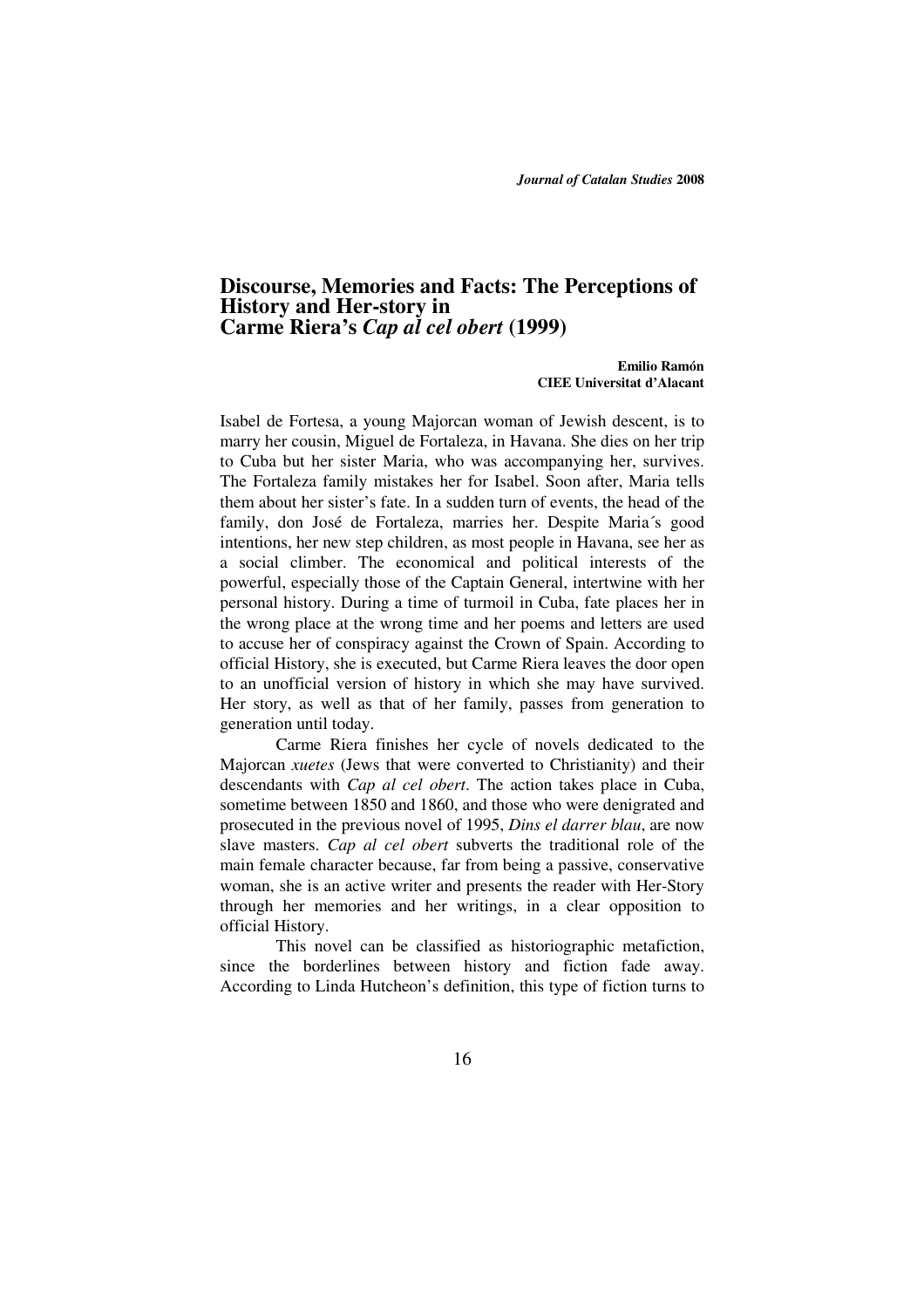the past to deliberately manipulate it without trying to give the impression of being objective or neutral:

Historiographic metafiction refutes the natural or common-sense methods of distinguishing between historical fact and fiction. It refuses the view that only history has a truth claim, both by questioning the ground of that claim in historiography and by asserting that both history and fiction are discourses, human constructs, signifying systems, and both derive their major claim to truth from that identity. (1998: 93)

This definition goes hand in hand with the refutal of "objectivity" in historiography claimed by the New Historicism. According to this, the great and exemplary History, with a capital "H", is not possible since, following Walter Benjamin (1973) or Hayden White (vol II), it is but is the history of the winners, of those who interpret facts according to their own interests. Michel de Certau goes even further and claims that History, due to its very nature, can only be subjective. The historian, argues de Certeau (1988), looks for that data which does not belong to him or to his time and starts shaping it with his words according to his personal and social background. Just by the mere act of choosing what to include in his accounts, the historian is exercising his subjectivity, putting his personal and social prejudices to play. Objectivity is, therefore, a chimera.

That being said, the only possible approach to the past, following Umberto Eco (1984), is to examine it with irony, and that is precisely what Carme Riera does, showing the ultimate goals of all the patriotic discourses portrayed in the novel. Her novel looks deeply into the lives of those descendants of the Majorcan *xuetes* to analyze how reality is shaped by discourse, and how deceptive language can be. As a result, people can become slaves of the words they uttered and can find themselves amidst a tangle of political and economical interests that will mark their destiny, as well as that of official History.

 For Riera, historical reality can be glimpsed through letters, rumours, legends, brief notes, official documents and, most importantly, memories. These memories, passed from generation to generation, are usually opposed to official History. Riera's goal is to dismantle official historiography by showing the forces and interests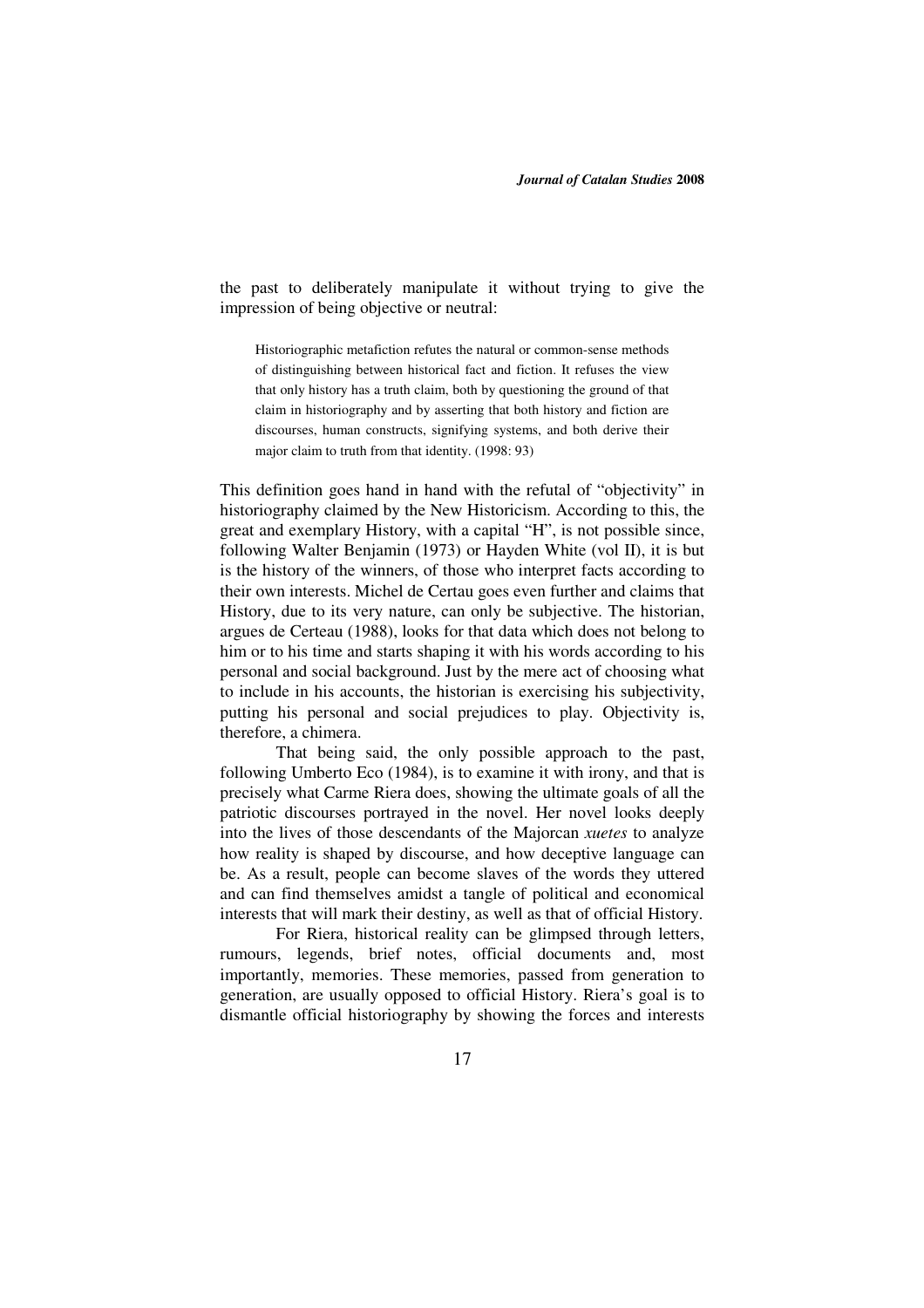that really drove it, everything that lies behind it; something that, according to Barthes (1967), has hardly ever anything to do with high ideals or teleological goals but with ambition and politics. The author presents the reader with different points of view about the events taking place in Havana during those years in which turmoil, cries for independence, slavery and political and economic factors shaped the life of the Spanish colony while showing how the words uttered by the main character shaped both her life and that of the colony.

 In the first pages, the reader encounters several lascivious rumors spread in a dominical sermon by a priest about the sons of Senyor Josep Joaquim de Fortalesa, a rich slave master. Although the brothers lead somewhat libertine lives, the reader soon realizes the accusations are groundless, setting the pace for what is to come later in the novel. Havana's upper class is very keen on social forms and social masks, despising anyone who doesn't abide by their rules as well as anyone who is not one of them; and that is the reason for all these rumors, which will be taken as facts. This will set the tenor for the rest of the novel because History is often determined by and written with premises that are far removed from the facts.

Needless to say, historiographic accounts have been male centered for centuries and women, in general, have not spoken but have been spoken about. Since they did not have access to the mechanisms of hegemonic power, i.e. male power, their voice and their thoughts have not only been silenced, but denied existence and, therefore, excluded from History. Riera´s proposal in *Cap al cel obert* follows Adrienne Rich (1979) by focusing on how women have been presented as acting for and used by men in History. In order to do that, she intends to show how women "live, how we have been living, how we have been led to imagine ourselves, how our language has trapped as well as liberated us, how the very act of naming has been till now a male prerogative, and how we can begin to see and name –and therefore live- afresh" (35). In this novel, it will be thanks to Maria´s writings and memories that the reader will see how women in Mallorca and in Havana were trapped in a male world, barred from discourse, and how Maria´s discourse will first trap her and, in the end, liberate her.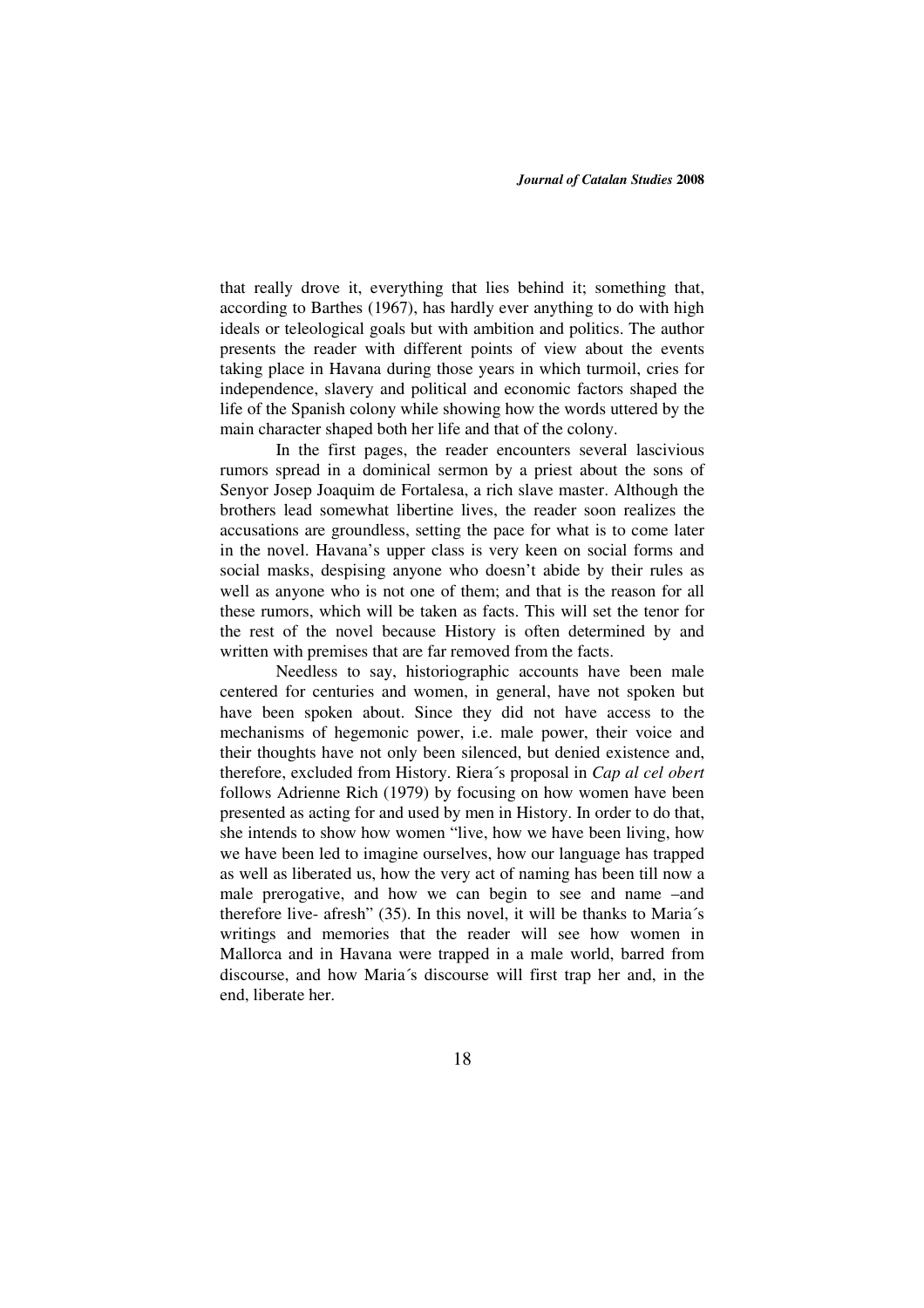Isabel de Fortesa, a young woman from Mallorca, is to marry one of the Fortalesa's sons, Miquel, in Havana. She represents a traditional woman and devotes herself to learn the rules of the upper class she will soon belong to in Cuba. Her idea of marriage is to stay at home, have children and give orders to her servants, following what Michel Foucault defines as explicitly male chauvinist ethics:

It was an ethics for men; an ethics thought, written and taught by men, and addressed to men – to free men, obviously. A male ethics, consequently, in which women figured only as objects or, at most, as partners that one had best train, educate, and watch over when one had them under one's power, but stay away from when they were under the power of someone else (father, husband, tutor). (1986: 22)

All Isabel cares for is to become a wife, govern the house and enter the circle of high class women. However, due to her "orígens no nets", being of *xueta* descent, she does not dare talk to other "respectable" women in Mallorca:

A Isabel li hauria agradat poder acostar-se a alguna d'aquelles senyores – Donna Dolors Montis, Donna Onofrina Bellpuig o Donna Maria Magdalena Gual de Togores– per demanar-los alguns consells que l'ajudessin a desenvolupar-se en la seva vida futura. Però, tot i que coneixia alguna –havia cosit la roba de néixer dels dos primers infants de Donna Onofrina, i la seva germana Maria havia ensenyat a llegir a la filla de Donna Dolors–, no s'hi va atrevir. Temia que no es riguessin de les seves ínfules de mossona i haver de sortir d'aquelles cases amb el cap baix i ofesa per alguna humiliació relativa als seus orígens no nets. (44-5)

Her only way of learning about high society is to be instructed by a French dressmaker, Madame Antoinette, who does not care about Isabel's origins. This marks the first distinction between "respectable" members of the community and all the "others", following Bhabha´s concept, those who are not like me, or even Said´s (1989) version, which includes women and any person belonging to a dominated class, national minority and all kinds of marginalized or incorporated group**.** High class women are reluctant about the French woman's past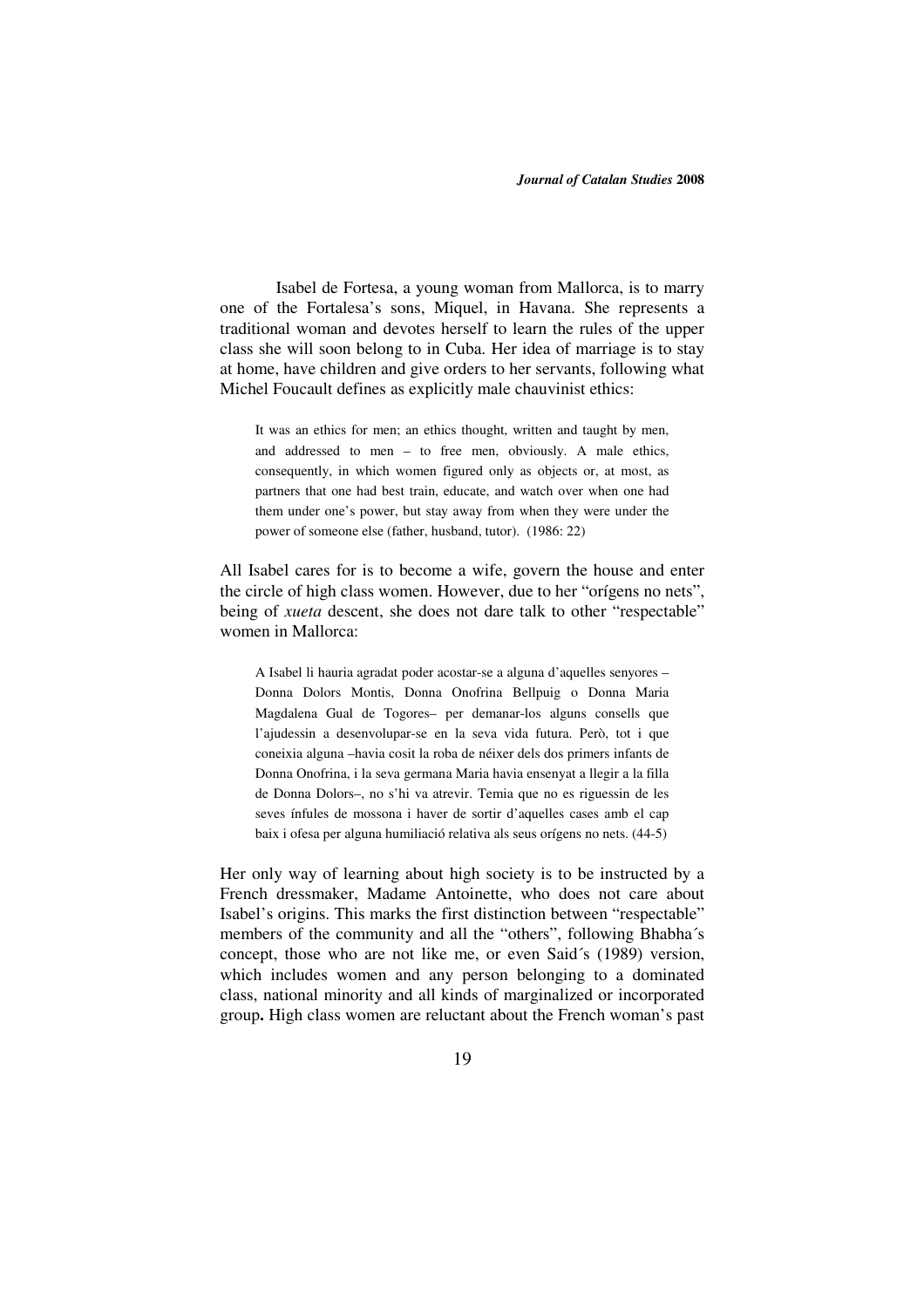and, due to her custom of washing herself so often – a highly unusual occurrence among them –, thought of her as having an extremely sinful past. Therefore, without even trying to understand why she acts differently her need to "clean up her guilt", according to those women, is one more example of their disdain for any person who is not like them. Immobility is a cornerstone of this society.

Maria, Isabel's sister and the protagonist of the novel, represents, on the other hand, a liberal character. In contrast with traditional expectations for women, she enjoys reading and writing. As a woman of letters, people in Mallorca consider her strange, and she is doubly ostracized because of her "orígens no nets" (45). There is, however, a blind troubadour who sings romances and sees her for who she really is; and it will be through him that Maria's story and writings will be heard for generations to come. Apart from being remembered through her writings, Maria is deeply concerned about her family's history, dating back to the times of the "Actes de Fe de 1691" (34) and the burning of her ancestor, Isabel Tarongí, at the Inquisitorial stake.

Her father had passed these memories on to her and she wants to leave them to her descendants. These family memories deal with the injustices her paternal grandfather and his friends suffered because of their Jewish ancestors and of how one of them fled Mallorca to settle in Cuba, where he changed his last name from Fortesa to Fortalesa.

Those two letters added to his last name changed his history, enhancing his strength and the opportunity to become a rich man. The importance of discourse as a force determining human reality, one of the key themes in the novel, is reflected in the liberation of this man, giving him a fresh start through his new name. As in her previous novel, those histories, with lower case, are the ones preferred by Riera instead of the official one, with a capital H, (History), as well as to any written document. What she offers the reader is a partial view of History seen through the eyes of a woman. According to Gerda Lerner´s perspective, Riera intends to avoid the traditional male centered historiography in *Cap al Cel Obert* and to rectify this, and to light up areas of historical darkness we must, for a time, focus on a *woman-centered* inquiry, considering the possibility of the existence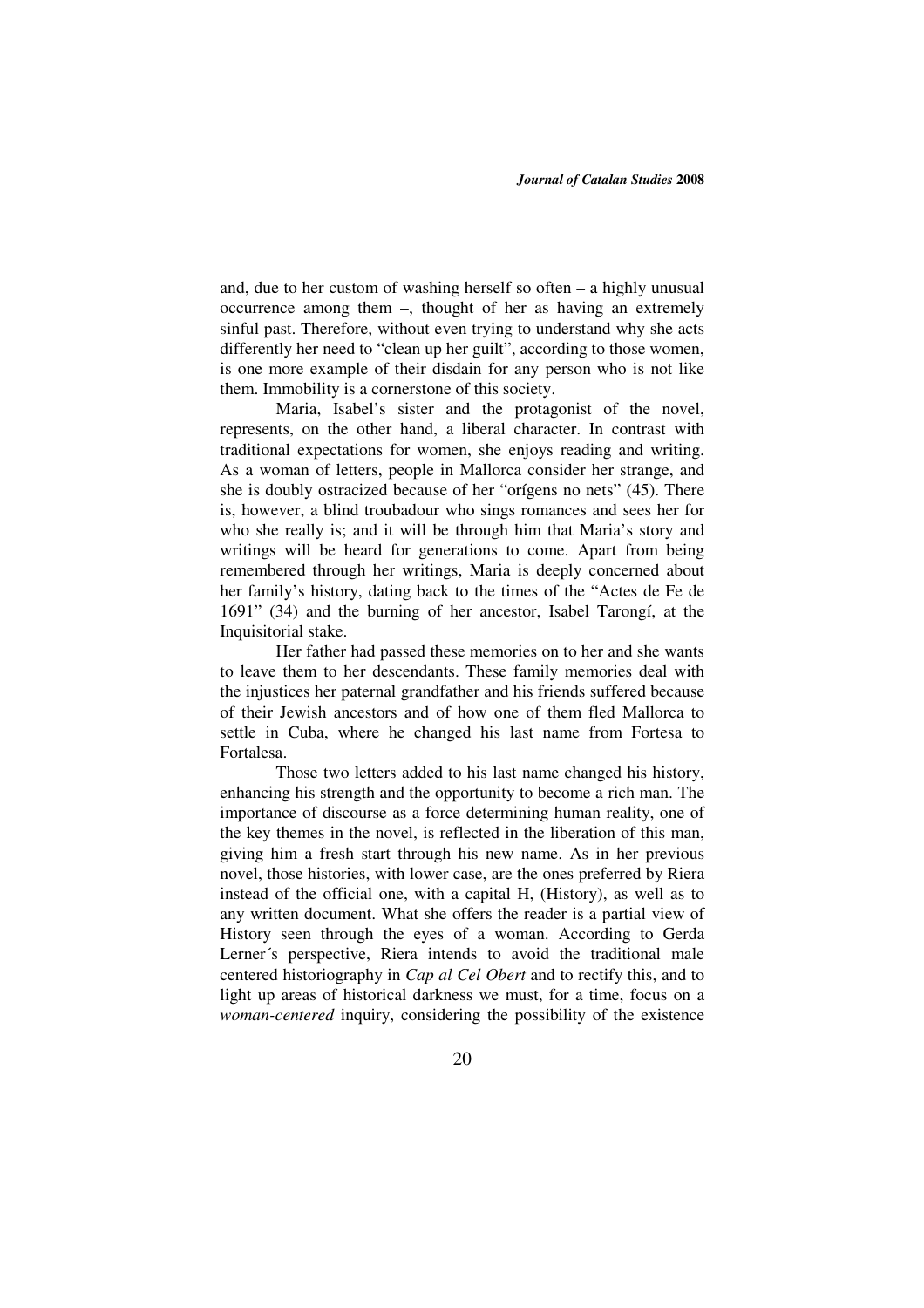of a female culture *within* the general culture shared by men and women. History must include an account of the female experience over time and should include the development of feminist consciousness as an essential aspect of women's past. This is the primary task of women's history. The central question it raises is: What would history be like if it were seen through the eyes of women and ordered by values they define. (1979: 39)

As a matter of fact, the reader will not only see the island´s history through Maria's eyes but her personal history will become so entangled with the official history of Havana that one cannot go without the other.

As with most literary pieces by Riera, the seduction of words, how they can lead people (as well as the reader) to do or feel something, is illustrated by means of the epistolary style. Riera herself defines letters as a postponed dialogue. The epistolary genre gives the illusion of closeness to the person who writes but, like any written text, letters are an incomplete means of communication, since the textual producer is not present. As such, the wish to compensate for that absence boosts the reader's imagination. Early in the novel one can observe the power and seduction of imagination in the letters written between two characters: Maria and Àngela. Maria de Fortesa pens the love letters her sister, Isabel, sends to her fiancé in Havana and Àngela de Fortalesa writes the response in name of her brother, Miquel. As both Maria and Àngela are supplanting other people, the reader perceives how this double play of enchantment and deception mirrors far greater issues, the problem of authorship and the impossibility of absolute knowledge through the written word. Àngela, in fact, writes the kind of letters she would like to receive from the lover she does not have:

Durant aquells mesos Àngela de Fortalesa no visqué per altra cosa que no fos el festeig del seu germà i les seves futures noces, que, en més de una ocasió, en alguna llarga matinada, inclinada sobre el paper, confongué amb les pròpies.

Ja no sóc jo. Des que t´escric sóc un altre. Sóc tu. Pots creure-ho. És cert. El meu jo es dilueix en la teva persona. S´hi confon… (30)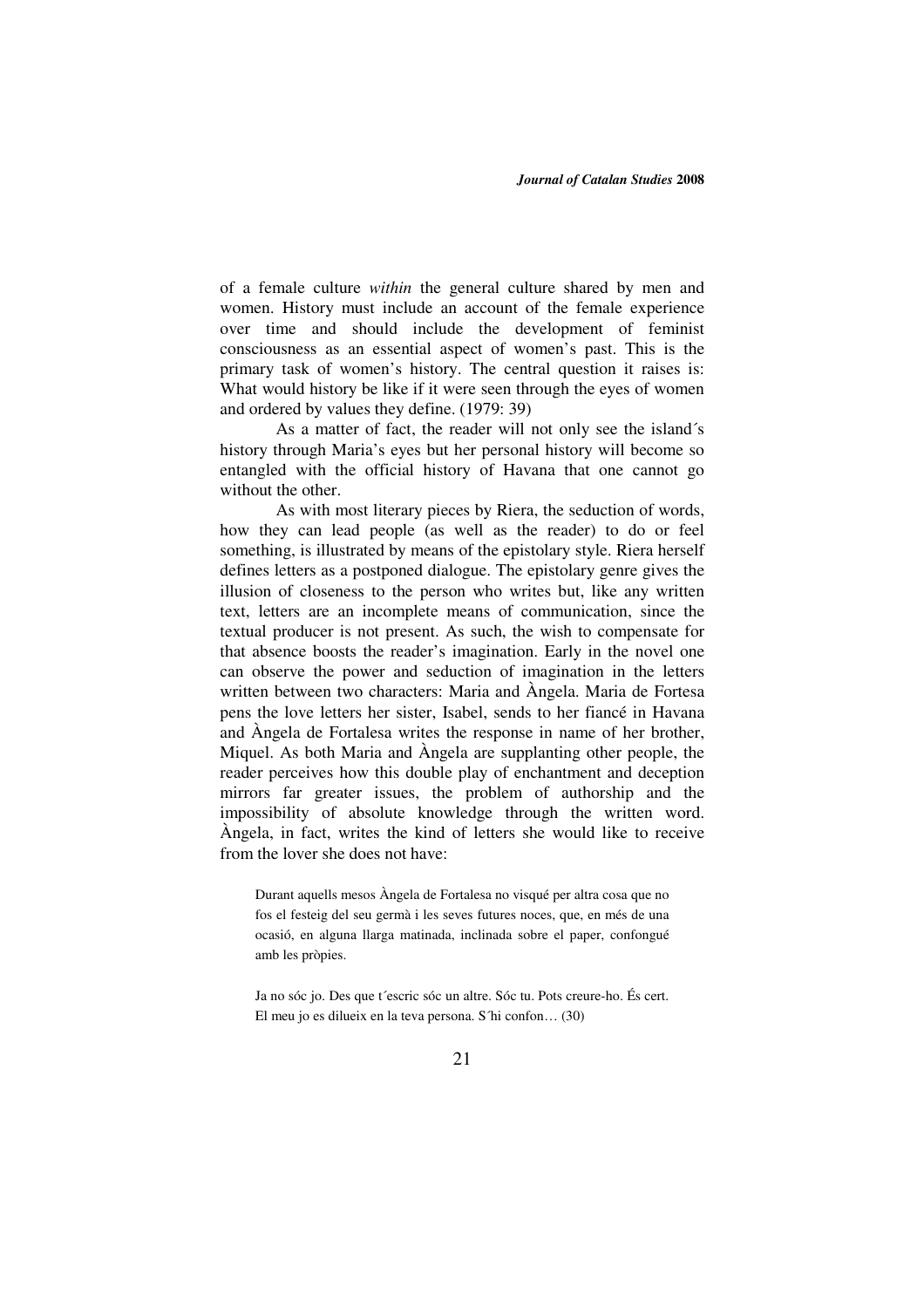She discovers that words are free for anybody to use and that, following the style of *Les lettres de madame de Sévigné*, *L´historie d´Abélard et Héloïse* and *Les liaisons dangereuses* (27), she is able to seduce her reader with them*.* When Maria learns that it was Àngela who wrote the letters, she believes there is actually a romantic connection between the two of them, even though their respective love letters were faked. The seduction of words goes beyond any truth or falsehood they may intend to bear.

Maria´s ensuing letters would enslave her even more. After her disastrous trip to Cuba, in which her sister Isabel perishes, she herself becomes so sick that the Fortalesa family mistakes her for Isabel. When she recovers her strength, but not her voice, she thinks Àngela would better understand her and writes her a letter disclosing her true identity and her sister's demise. At first, she believes that "Confessar-li tot això immediatament li seria més fàcil perquè no tindria més remei que contar-li-ho tot per escrit" (92). However, she soon found out how hard it is to "posar en ordre tot quant necessitava dir-li" (93). Aware of the possible consequences, Maria is certain that her words can only reflect in the "mirall de les paraules trossos del seu passat" (95). When Ángela enters Maria's room she discovers not only the letter addressed to her but also the various pieces of discarded drafts Maria had written. Ángela reads them all in order to "Tractar de descobrir-ho en el mosaic que anava recomponent amb trossos minsos (…) com si s´aventurés en la recerca d´un tresor robat" (96-7); but all she can recover are fragments. Now Ángela knows all those letters were not true but, despite all those drafts and the letter she just read, she knows her new knowledge is uncertain, incomplete once again.

Maria not only writes letters, but also poems. She is one of those few women who wrote verse in the nineteenth century, portraying the tension between liberal, romantic ideas that gave women a more dignified status and the conservative norms that lingered on at that time. The fact that women were writing and being published in newspapers shows the rising importance of the issue. There were more and more female readers. And that meant business which, according to Eco, is enough reason to promote social change.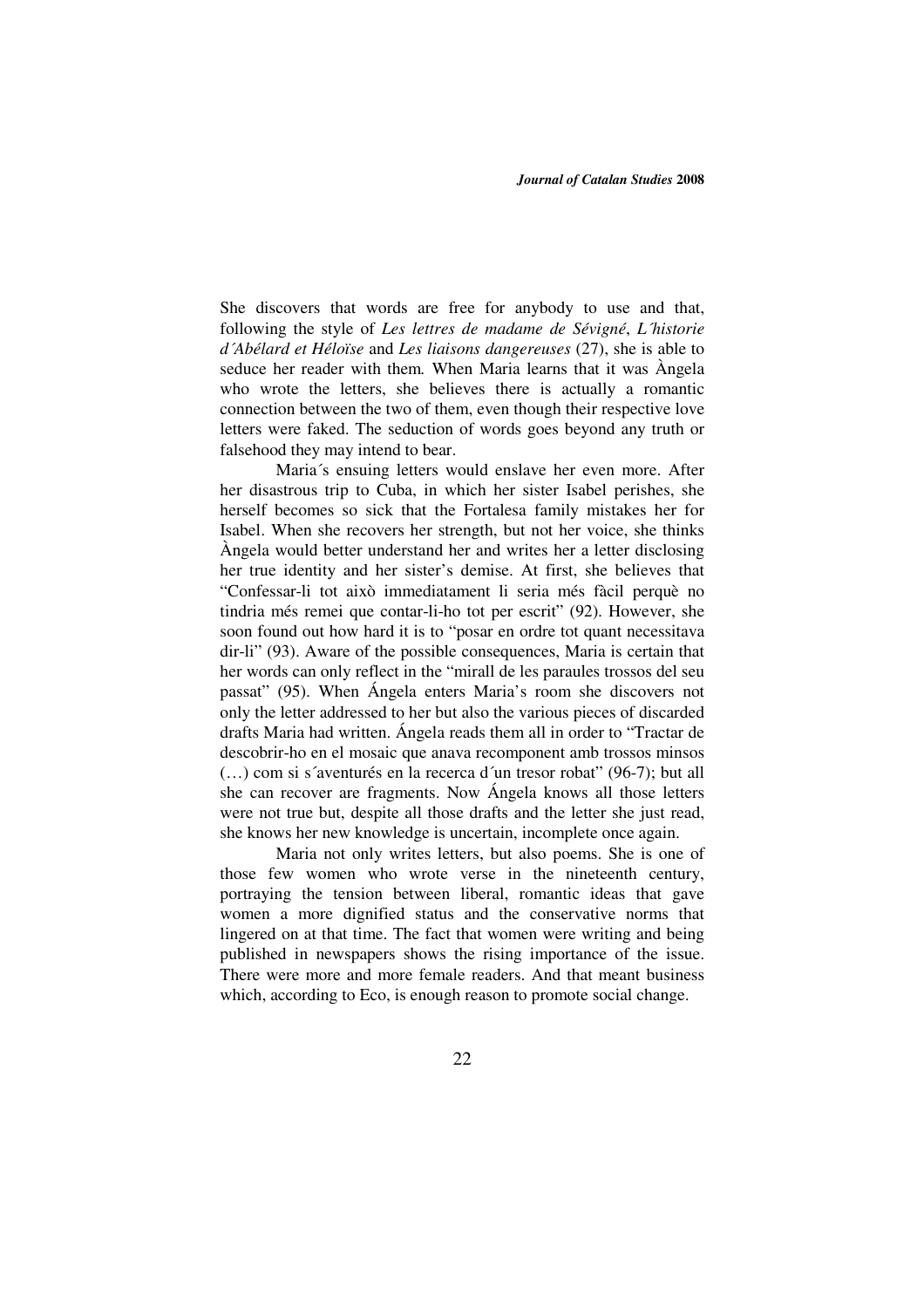These changes, however, faced the opposition of traditional powers in society; and Maria will find herself paying a high price for her liberal ideas. In Cuba, she publishes a poem dedicated to don Josep Joaquim de Fortalesa who, in a sudden turn of events, decides to marry her. She writes of him in figurative terms as her "Pàtria [és] més que la naixença: per mi la dolça terra, (…) tu em dons la identitat" (181). The poem is praised by some of Havana's intellectuals, but others condemn it as an example of a woman trying to imitate a man's writing, which is unacceptable. Several of her critics go further and read the poem as an exaltation of Cuba, one more example of the impossibility of transparent communication through the written word. This provokes a heated discussion in Havana's literary circle about the concept of nation, an extremely hot issue at that moment as well as today in several parts of Europe, particularly the Peninsula and especially Catalonia.

Those were troubled times for the island and Riera, following the same technique as in *Dins el darrer blau*, uses these intellectuals with exquisite irony to show what lies behind the so-called ideological principles such as the concept of nation; especially the importance of economic interests and the pursuit of power behind them. Rich businessmen and intellectuals ponder Cuba's joining the United States, either as a means of scaring Madrid and obtaining more economic freedom or, as a final goal -"Només amb l´annexió salvarien els seus capitals" (194) -, to eventually obtain the island's independence. Not all slave owners share the same view about joining the United States; but they all feel the need to "whiten" the island; a clear example of white supremacy to avoid that: "la raça superior triomfadora per sempre més sobre totes les altres, fóra la negra, fosca com les tenebres, o la groga, impura com el pecat'' (200).

Nevertheless, despite the appearance of being only driven by a racial factor, the reader soon perceives the irony of their exalted patriotic and racial comments since economic interests are paramount. They all agree, for example, that slaves cost more money than paid laborers ("Els esclaus surten massa cars" [199]) because they would not have to worry about the workers' food, health or lodgings. The white aristocracy also doubts that their human property possesses a soul. African slaves are considered the "other", i.e. that who is not like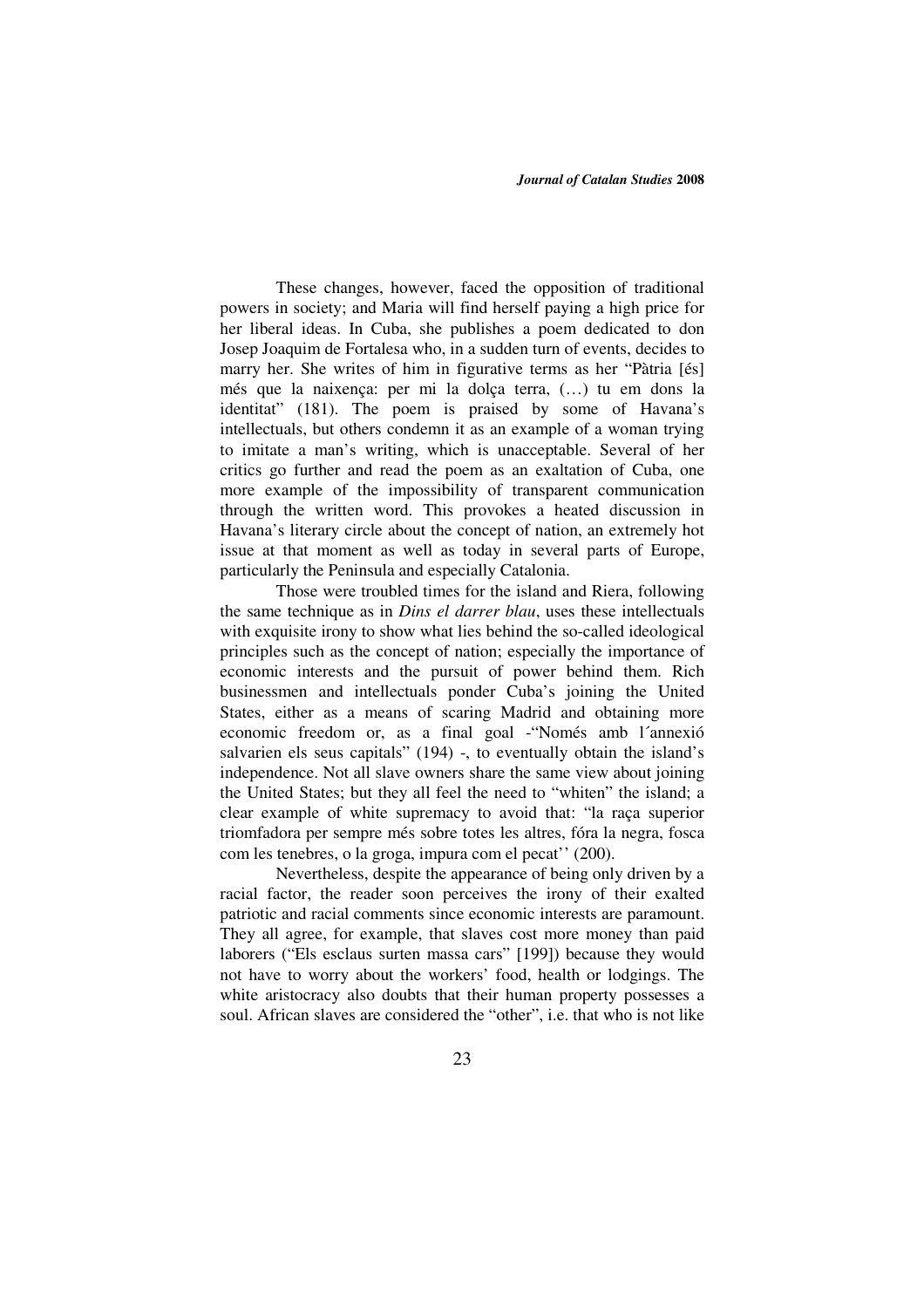me and is therefore marginalized; and this concept goes hand in hand with the interests that lie behind the official history since "a major nombre de negres, més necessària es fa la protecció de la metròpolis; a més negres, més soldats, més exèrcit, més subjecció" (193), which would evidently interfere with their businesses.

Far from following a traditional conservative view Maria, on the other hand, does not see slaves like rich people in Havana and tries to convince her husband, Don Josep Joaquim de Fortalesa, to free them. Senyor Fortalesa, however, retorts that his slaves are luckier than manual workers in England, who work 18 or 20 hours per day for a miserable salary, while his slaves receive lodging, food, medicine and religion, and work less. As with everything else in life, there is not only one driving factor behind ideological positions: the master's relation to his slaves is not only economical, but also a pleasurable one. Slaves, most often female ones, are exploited as exotic sexual objects. Senyor Fortalesa´s sons, for instance, lost their virginity with their slaves, and continue having affairs with them. Fortalesa himself, before marrying, fathered bastard sons with his slaves. This exotic view is also shared by women, like the marchioness of Pozos Dulces, who is always accompanied by a twelve-year-old black boy who shares her bed. In order to keep the status quo, it is necessary for those in power to hold their supremacy against these "others" and, in doing so, it is always useful to consider slaves as wild beasts, whose souls are as black as their skin. Deemed without morals, they are regarded as being superstitious and great liars. Riera, however, dismantles this view with her habitual irony by exposing the logic behind one of the slaves' superstitions, which does not differ much from the thousands of legends Western, "civilized" men have had for centuries.

As mentioned above, the concept of the "other" includes anyone who is marginalized for being somewhat different, regardless of skin color; if someone is different and poses, or may pose, some kind of danger to the status quo, that is enough reason for exclusion. Parker, a British citizen whose life is a mystery for many who think he has pacts with the devil, is treated as an "other" by Havana's society. Ironically, he treats the rest of white people as "others", the same as black slaves in Havana, breeding them not just to work as slaves but to improve the white race. He raises young white men and women to be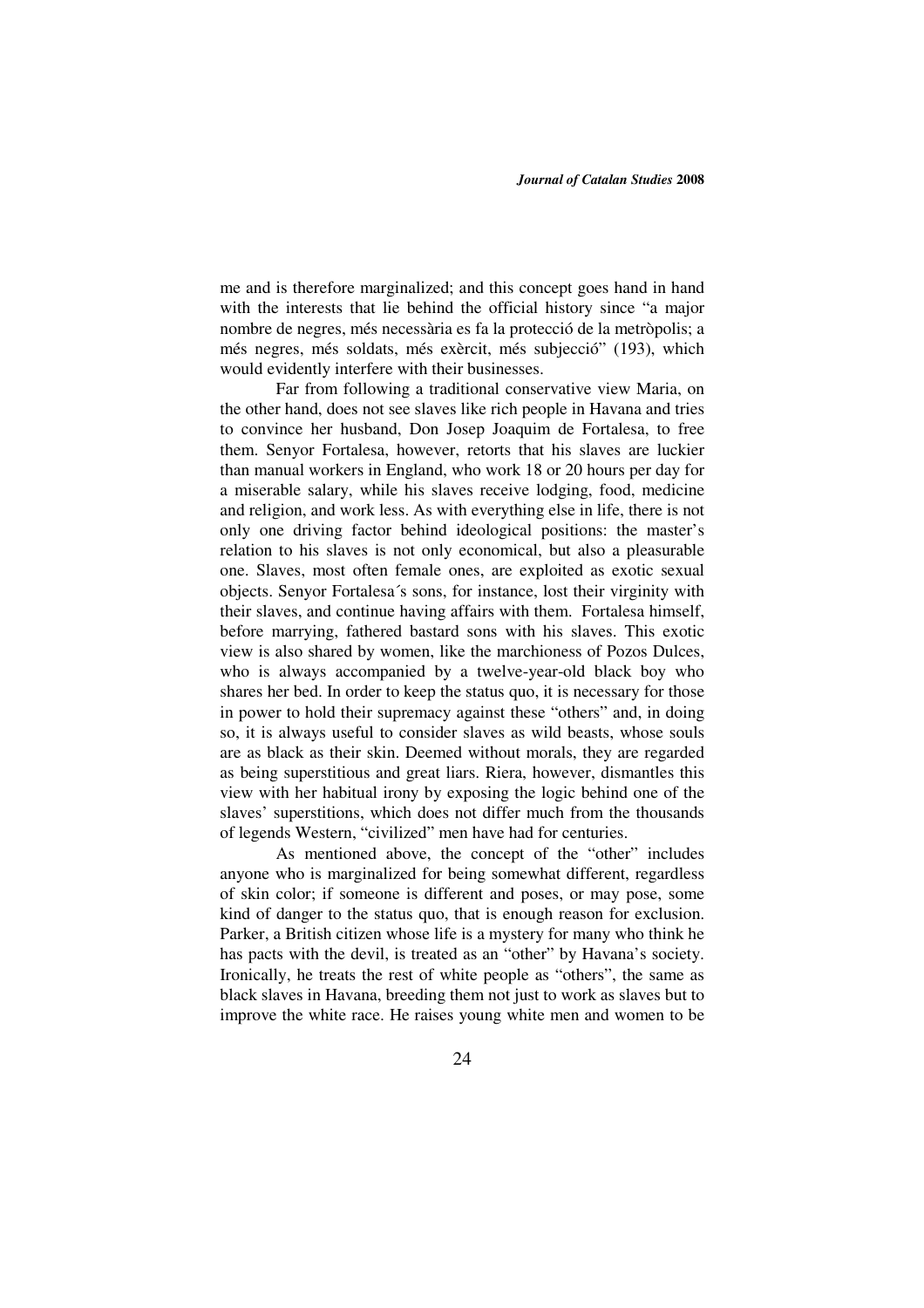educated house slaves, and perfect lovers, "especializats a millorar la nostra raça (…) els productes que jo obtinc, amb llavors seleccionades, solen ser d'una rara perfecció" (154).

Even this concept, so fond of the ideas of miscegenation, white supremacy (and later Nazism), presents itself as something worth praising: he claims that his female slaves enjoy much better luck than "la immensa majoria de dones, esclaves domèstiques, venudes per les própies famílies al millor postor, obligades a dur fills al món com conilles, sovint objecte d'humiliacions i maltractaments" (154-5), whereas his slaves enjoy a greater education and a life full of pleasures. He may well have a point. However Riera, once again, shows that what makes a difference is not white supremacy but education; and tells us how education made it possible for five black slaves who belonged to the previous senyor de Fortalesa to play Mozart concertos. He "volia demostrar que els esclaus poden arribar a desenvolupar les mateixes capacitats que la gent lliure, que tot era question d´anostrar-los. Volia fer esclaus lliures" (176). Whites can also be treated as "others" the same way that black slaves can be educated as white people. The point Riera keeps on underlining is that those who hold power treat those who do not as different, as "others", purely and simply so that they can retain control.

All those slave-masters who were only interested in making money thanks to their slaves –and who do not care about conspiring against the Crown if that helps their business– have no ethical problem in purchasing a title of nobility from the monarchy. Don Josep Joaquim de Fortalesa aspires to become a marquis for two reasons: to impress his clients and, therefore, obtain more financial benefits; and also to offer it to his wife, Maria, as a present that would compensate her and her descendants of all evils suffered because of their Jewish origins. He plans to announce his new title at a party he is throwing. All the important people in the island are there, but something unexpected happens. The Captain General receives a mysterious note and leaves in a rush. The mystery and the power of words come into play again in the novel and become a permanent fixture.

Various rumors explaining his departure spread throughout the city but a despised opera singer fabricates the most dangerous one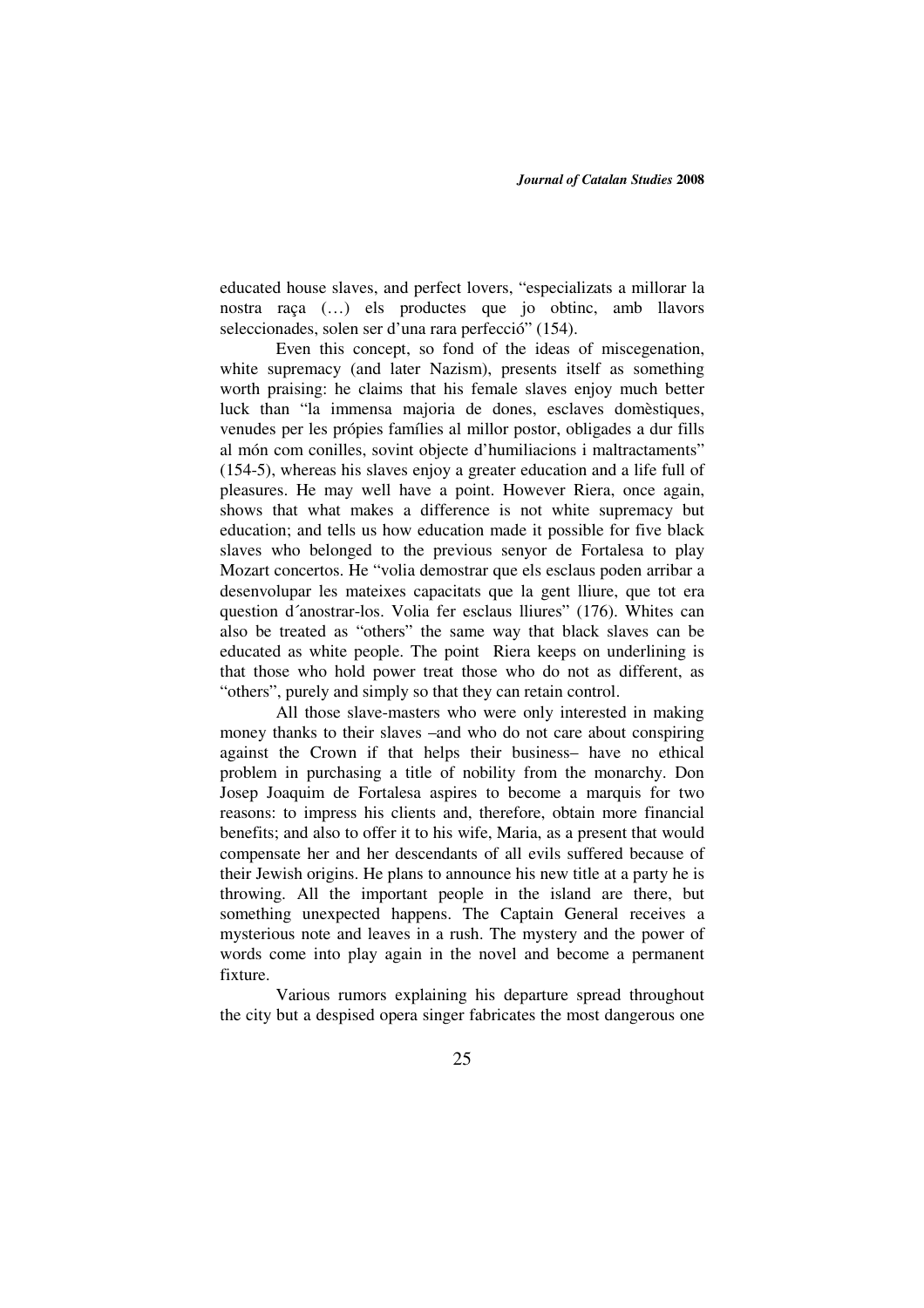for the Fortalesa family: namely, an attempt to murder the Captain General at the party. Maria, being the hostess**,** writes to the Captain to find out what happened and to excuse herself for any part she may have unintentionally played. Unwittingly, she becomes a slave of her own discourse, and that letter will be used later as an admission of guilt on her part. An official statement takes the conspiracy rumor as fact, a practice not that odd in historiography, and uses it to imprison several intellectuals, close all publishers**,** all schools, and the university. A United States general, who had only come to invest some money, is also accused of conspiracy, and expelled from the island; the reader learns later that his business intentions happened to interfere with those of the Captain General. Luckily for him, some riots occur which justify to the public his activities although they have, in fact, nothing to do with secessionist insurrections but with a popular revolt against an injustice.

After Don Josep Joaquim de Fortalesa's death in mysterious circumstances, Maria, who was seen as an "other" by most of Havana's high society, is called to see the Captain General. She possesses some letters written to her late husband uncovering the Captain's real interests: he and don Josep were positioning themselves to become the sole owners of the booming real estate business. The Captain himself is a close friend of some of the secessionist conspirators since they offered him a percentage of their businesses. Madrid uncovered his illicit friendships and the mysterious note he received during the party was a warning of his eventual removal from office.

The Captain General sees in Maria the perfect victim to clear his name: her letter to him, the deliberate misreading and misinterpretation of her poem, and the unlucky events which surrounded the party made her the ideal scapegoat. Her demise would provide no embarrassment to Madrid: she has no powerful allies to protect her and all those who were in her favor had been imprisoned. In this way, Maria can be classified as an "other" according to Edward Said´s definition, of "women, dominated classes, national minorities and even marginalized or incorporated academic sub-specialties" (207) because she is different. She comes from a foreign land, she is of Jewish origin and she is a liberal thinker and a poet, which allows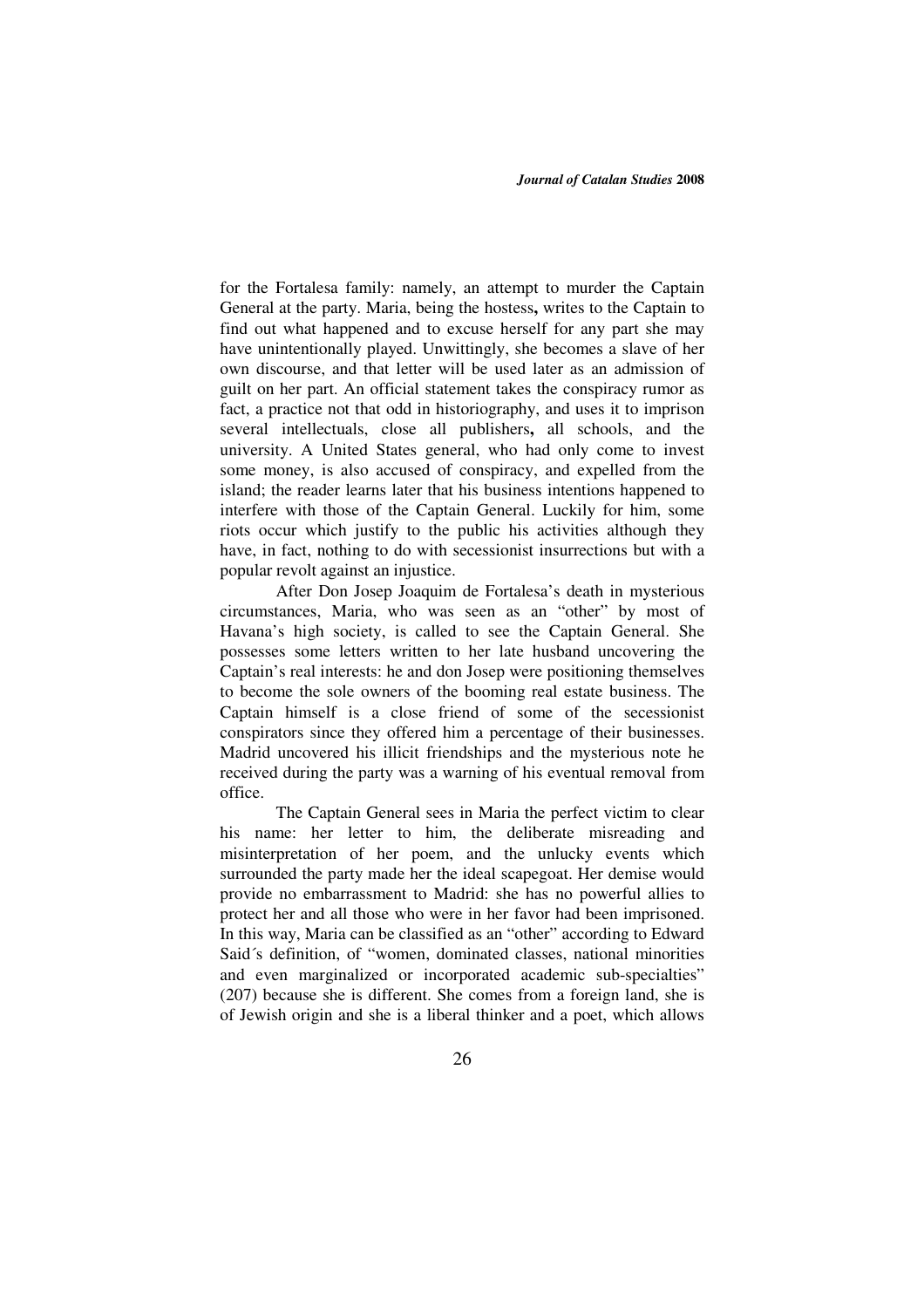her fit in almost all those categories. To top it off, she was in the wrong place at the wrong time.

Carme Riera not only uses the Captain General to show the interests that drive History, but also to make him share a historical view of Spain which is the same one Francoism later embraces: that of an empire whose enemies never forgive Her for having been the most powerful nation in the world. His History of Spain, and that written by Francoist historiographers, is a discourse of great heroes and heroic battles, very similar to the concept of a "usable past" coined by David Herzberger (1995). The Captain General knows reality is not like that; but he also knows this is a very convenient historical view. He assumes that the History he is writing, the one that will pass onto the official documents, and the one he is carrying out are two completely different things: the grand narrative of his documents, following Lyotard´s concept (1980), and the greediness behind them are dismantled before the reader's eyes thorugh Maria´s accounts.

At the moment of Maria's execution, a foreigner, an-"other", who is giving a balloon exhibition descends towards the site and, legend has it, he takes her with him; nobody in the island will ever know about her again, whether she is dead or alive. In the last part of the novel, ironically called *the expendable epilogue*, the reader learns that, according to the official version, Maria is executed, but her body is never returned to her family, despite their requests. One also learns that the Captain General is finally removed from office, despite his efforts to cover his wrongdoings with his own historiography. Maria's son dedicates his life to clearing his mother's memory. He goes to Mallorca to collect what she wrote there and publish it in a volume along with her other works. There he hears Raul, the blind balladeer, recounting Maria's story in full detail. The ambiguity surrounding her death is retained, but certain details of the romance he sings are best explained if Maria was actually saved and she herself sent the romance to her old blind friend.

In this manner, through unofficial versions of History, Maria's life and that of her ancestors is passed on to the following generations as her father wanted. As in Riera's previous novel, the Majorcan writer prefers subjective, personal partial versions of history to a totalizing, official, supposedly objective version, which she dismantles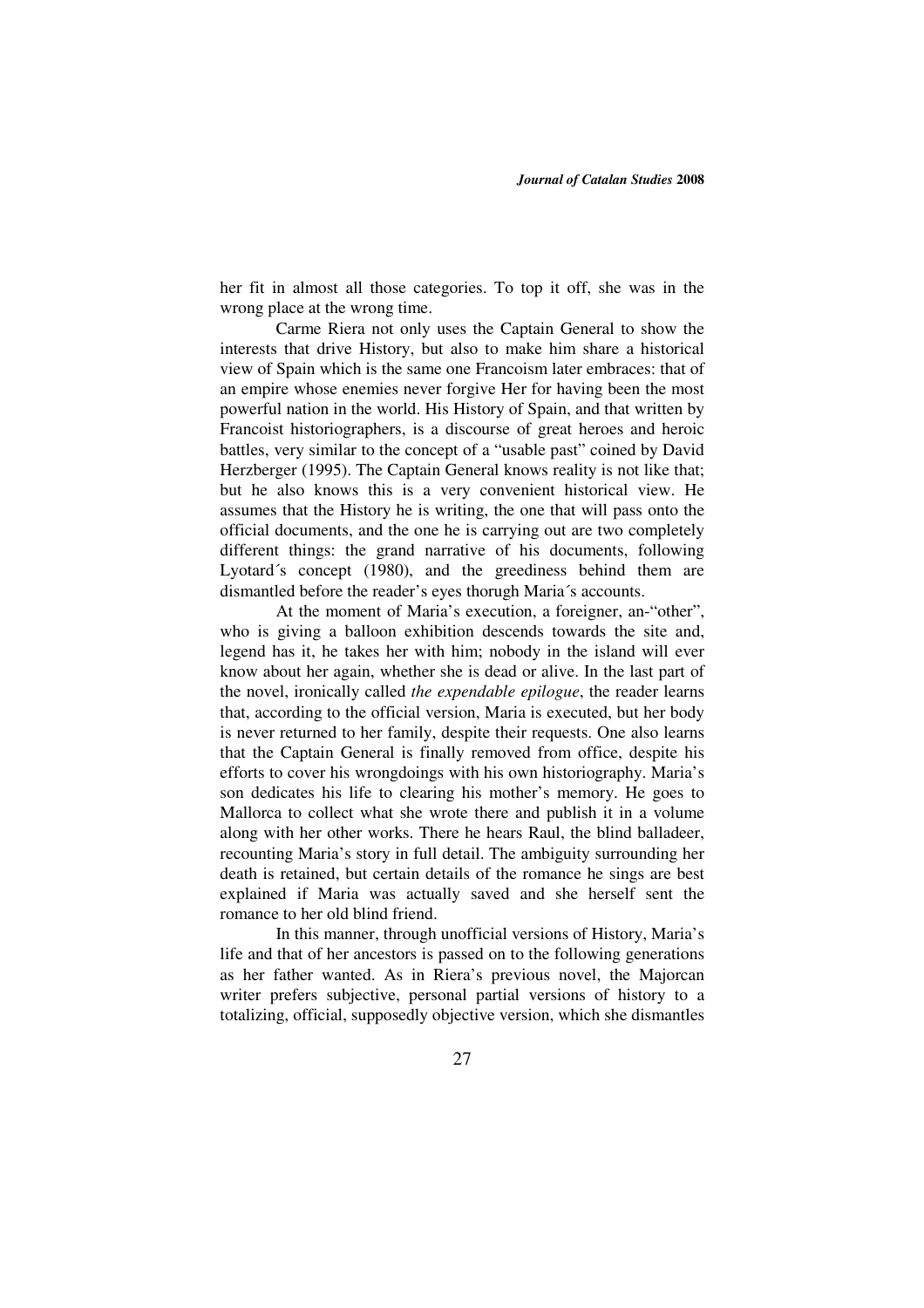by showing what interests lie behind it. Maria's personal history becomes so entangled with the official history of Havana that each is incomplete without the other, which is one of Riera's main points.

After careful documentation, Carme Riera approaches history in this novel with an ironic glimpse, following Eco, to manipulate it without giving the false idea of neutrality or objectivity. In other words, her discourse comes to be what Linda Hutcheon defines as historiographic metafiction. Her goal is to promote a dialogic reading of the texts, both historical and fictional, in order to confront the female voice with the male centered counterpart, the idiom of power. Notwithstanding, Riera does not intend to foster separatisms, but to provide new and more comprehensive insights. She considers herself, above all, a woman who sympatizes with everyone who is disadvantaged, as seen in her previous novel and crystallized by her revelation: "Prefiero escribir para todos. Por eso mismo creo que sólo puede haber buena o mala literatura" (Guillaume 1998: 76).

Riera, like many other contemporary peninsular writers, wants to contest the lack of memory displayed by contemporary globalized society. If Spaniards do not remember where they come from, this leads them to forget that they also were immigrants before, that they profited from the colonies and that, at one time or another, they were also the "other". History is not often moved and written only by ideals but rather by political and economical interests which are, as a textual product, then reinterpreted for future generations. By remembering this, by recovering the histories that have been censored, forgotten, mutilated or deformed, people will be able to better understand themselves and also be mindful of the "others", the "colonized ones", as Said puts it, such as the immigrants of the past or of today's postmodern Spain.

## **Bibliography**

- Aguado, Neus. "Epístolas de mar y sol: entrevista con Carme Riera." *Quimera* 105 (1991): 32.
- Aldaraca, Bridget. ""El ángel del hogar." The Cult of Domesticity in Nineteenth- Century Spain." *Theory and Practice of*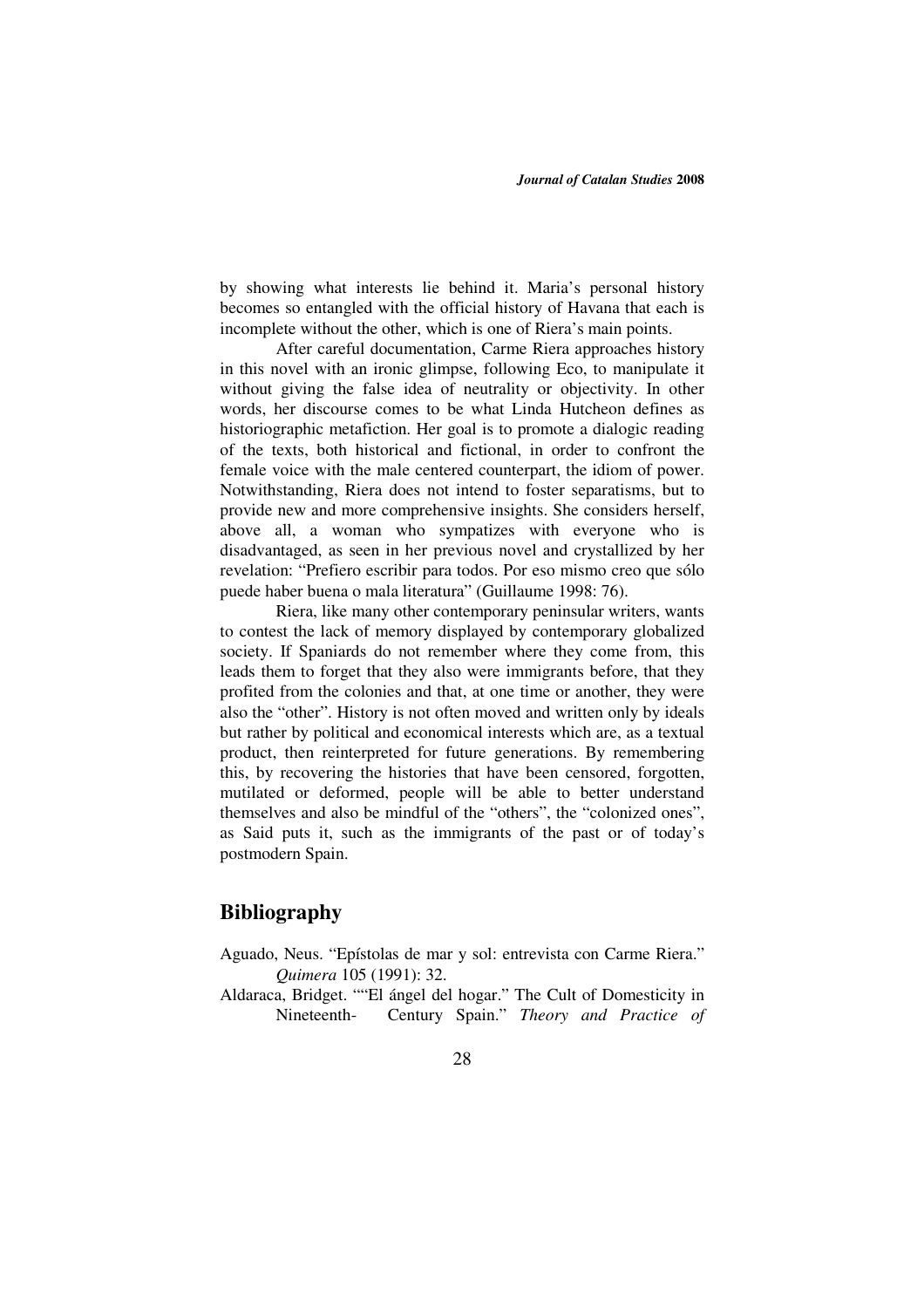*Feminist Literary Criticism*. Eds. Gabriela Mora and Karen S. Van Hooft. Ypsilanti, Mich: Bilingual Press, 1982. 62-87.

- Barthes, Roland. "Le Discours de l´histoire." *Social Science Information* 6: 4 (1967): 65-75.
- Baudrillard, Jean. "On Seduction" *Selected Writings*. Ed Mark Poster, Standford: Standford UP, 1988.
- Benjamin, Walter. "Theses on the Philosophy of History. " *Illuminations*. Ed. and intro. Hannah Arendt. Trans. Harry Zphn. London: Fontana, 1973.
- Bhabha, Homi K. "The Other Question: Difference, Discrimination and the Discourse of Colonialism." *Literature, Politics and Theory*. Eds. Francis Barker, Peter Hulme, Margaret Iversen and Diane Loxley. London: Methuen, 1986. 148-172.
- Camí-Vela, Maria Antonia. *La búsqueda de la identidad en la obra de Carme Riera.* Madrid: Pliegos, 2000.
- Carbonell, Neus. "The Ethics of Dissidence: Resístance and Relationality in Carme Riera´s *Dins el darrer blau.*" *Moveable Margins. The Narrative Art of Carme Riera*. Ed. Kathleen Glenn, Mirella Servodidio and Mary S. Vásquez. London: Associated UP, 1999. 218-230.
- Castilla, Amelia. "Carme Riera: Ya no hay hogueras, pero persiste la intransigencia." *El País,* 7 marzo 1996. 40
- Certeau, Michel de. *The Writing of History*. Trans. Tom Conley. New York: Columbia UP, 1988.
- Cotoner, Luisa ed. *El espejo y la máscara: veinticinco años de ficción narrativa en la obra de Carme Riera*. Barcelona: Ediciones Destino, 2000.
- Dupláa, Cristina. "Interview with Carme Riera: Teaching Literature is Teaching the World." *Moveable Margins. The Narrative Art of Carme Riera*. Ed. Kathleen Glenn, Mirella Servodidio and Mary S. Vásquez. London: Associated UP, 1999.
- Eco, Umberto. "Postmodernism, Irony, the Enjoyable." *Postcript to the Name of the Rose*. New York: Harcourt Brace Jovanovicj, 1984. 65-72.
- Everly, Kathryn A. *Catalan Women Writers & Artists: Revisionist Reviews from a Feminist Space.* London: Bucknell UP, 2003.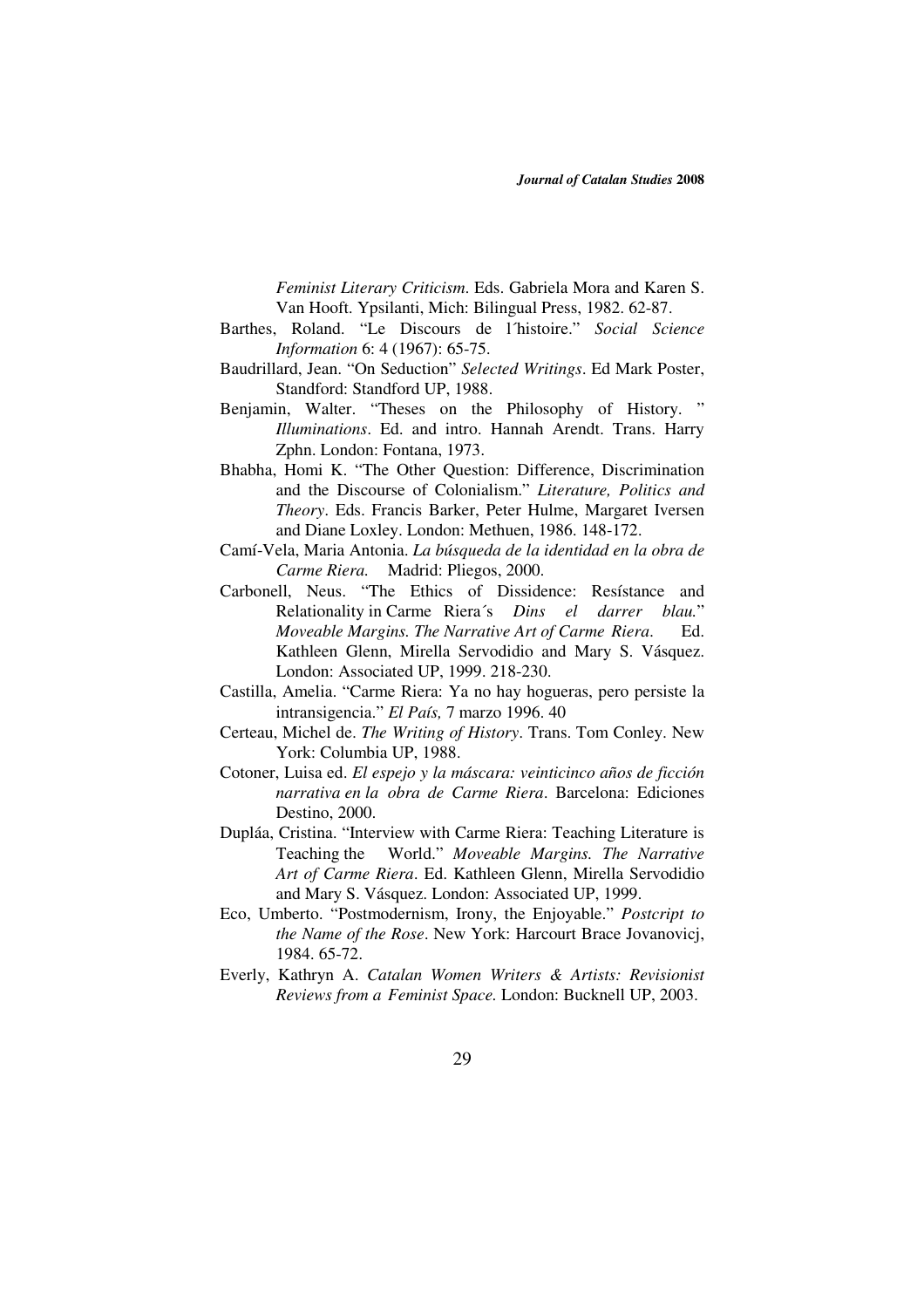- Foucault, Michel. *Power-Knowledge. Selected Interview and Other Writings. 1972- 1977*. Trans. Colin Gordon, Leo Marshall, John Mepham and Hate Soper. New York: Panteon Books, 1980.
- ---------. *The History of Sexuality. Volume Two:The Use of Pleasure*. Trans. Robert Hurley. London: Vinking, 1986.
- Glenn, Kathleen, Mirella Servodidio and Mary S. Vásquez, eds. *Moveable Margins. The Narrative Art of Carme Riera*. London: Associated UP, 1999.
- Guillaume, Anne. "Entrevista a Carme Riera." *Ventanal* 14 (1998): 71-79.
- Herzberger, David K. *Narrating the Past. Fiction and Historiography in Postwar Spain.* Durham and London: Duke UP, 1995.
- Hutcheon, Linda. *The Politics of Posmodernism: History, Theory, Fiction-Theorizing the Postmodern: Toward a Poetics*. London: Routledge 1988.
- Johnson, Roberta. "Voice and Intersubjectivity in Carme Riera´s Narratives." *Critical Essays on the Literatures of Spain and Spanish America*. Ed. Luis T. González- del-Valle and Julio Baena. Boulder, Co: The Society of Spanish and Spanish American Studies, 1991. 153- 160.
- Labanyi, Jo. *Myth and History in the Contemporary Spanish Novel*. Cambridge: Cambridge UP, 1989.
- Lerner, Gerda. "The Challenge of Women´s History" *The Majority Finds Its Past: Placing Women in History*. New York: Oxford UP, 1979.
- Lyotard, Jean-Francois. "The Question of Postmodernism." *Romanticism, Modernism, Postmodernism*. Ed. Harry R. Garvin. Cranbury, New Jersey: Associated UP, 1980. 117- 26.
- Muñoz Molina, Antonio. "Biografías de nadie". *El País* 29 de enero 1997: 34. 1 abril 2003 <http://www. elpais.es. Travesias/1997/01/29/2001.htm>
- Nichols, Geraldine C. "Tras su hache mayúscula: Carme Riera and the Exploration of History in *Dins el darrer blau.*" *Moveable Margins. The Narrative Art of Carme Riera*. Ed. Kathleen